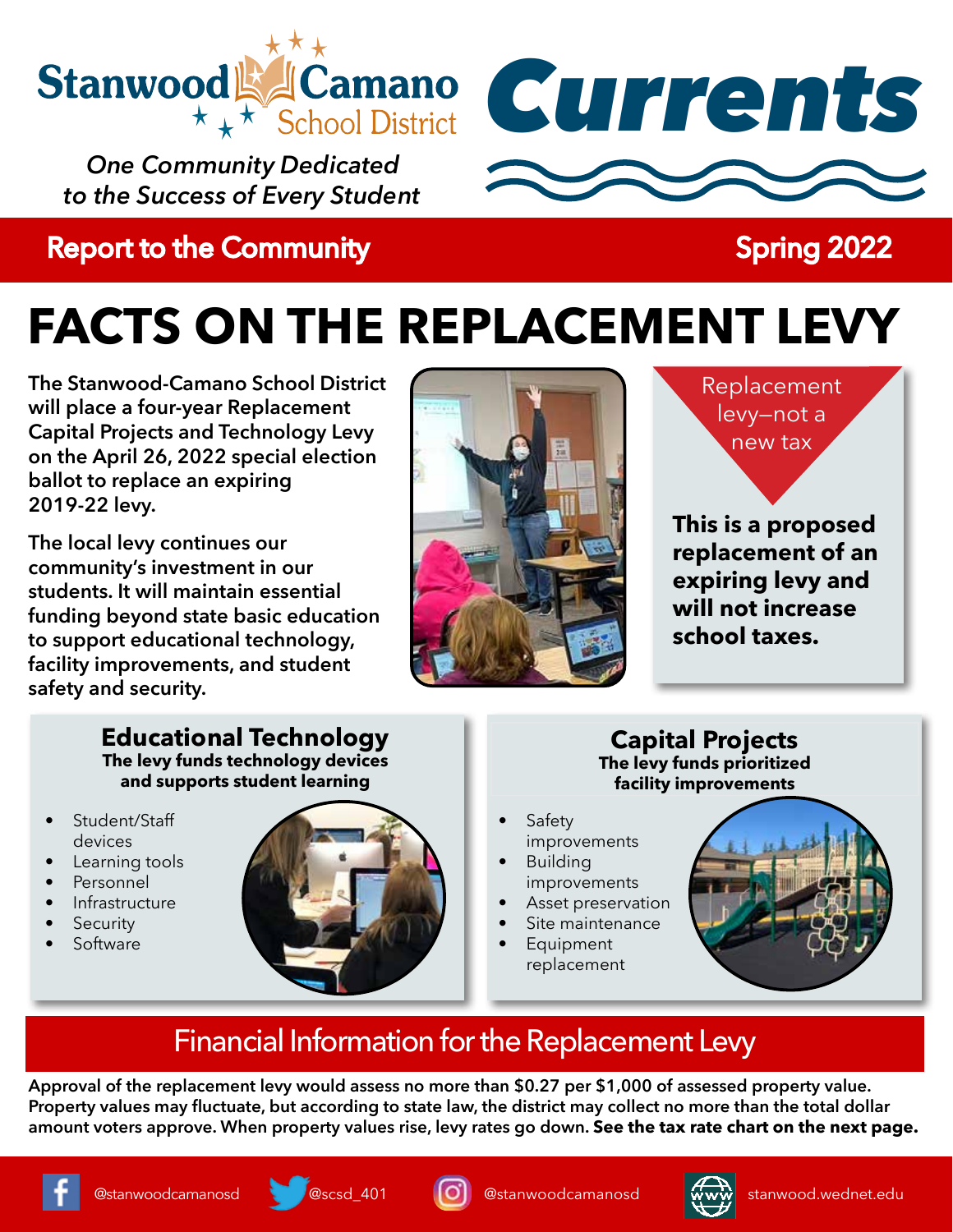#### THE STANWOOD-CAMANO SCHOOL DISTRICT BOARD OF DIRECTORS

The Stanwood-Camano School District Board of Directors consists of five citizens who reside within the School District. Board members are elected by voters to serve four-year terms. The board is the policy-making body for the district, while the superintendent is responsible for implementing those policies and plans. Learn more at: stanwood.wednet.edu/school\_board

**Natalie Hagglund** President



**Ken Christoferson** Director



**Al Schreiber** Director





 **Miranda Evans**

**Charlotte Murry Director** 



**Deborah Rumbaugh** Superintendent Secretary to the Board of Directors

### SUPERINTENDENT'S MESSAGE



#### *Dear Stanwood-Camano Community,*

Our district is incredibly fortunate to be part of a community that places such a strong importance on the value of education in the lives of children.

In recent years, the state has increased the amount of funding it provides to public schools. However, it still does not fully cover the cost of educating our students or maintaining our facilities. All school districts rely on local levies to bridge this funding gap. On April 26, 2022, Stanwood-Camano voters will have the opportunity to vote on the Replacement Capital Projects and Technology Levy.

This is not a new tax; it is a replacement of an expiring levy. It will maintain essential funding to support student safety and security, facility improvements, and educational technology.

If the levy fails a second time, the district may not place it on the ballot again until 2023. Planned capital projects would be delayed and the district would not be able to upgrade its technology and maintain its buildings to support student learning as planned.

Please read through this issue of *Currents* to learn more about this replacement levy and how it positively affects our students and staff while keeping a stable school tax rate. In addition, more information is available on our website at www.stanwood.wednet.edu/levy.

#### *Respectfully,*

*Deborah Rumbaugh, Ed.D.*

## No increase in the total tax rate if approved





| Date/Measure                  |                                                                                           | 2021   | 2022   | 2023   | 2024   | 2025   | 2026   |
|-------------------------------|-------------------------------------------------------------------------------------------|--------|--------|--------|--------|--------|--------|
| PROPOSED<br>BALLOT<br>MEASURE | 2023-2026<br>Capital Projects and<br><b>Technology Replacement Levy</b><br>April 26, 2022 | \$0.27 | \$0.25 | \$0.27 | \$0.27 | \$0.27 | \$0.27 |
| PASSED<br>2020                | Educational Programs and<br>Operations Levy                                               | \$1.57 | \$1.64 | \$1.60 | \$1.60 | \$1.57 | \$1.57 |
| PASSED<br>2017                | Facilities Bond                                                                           | \$1.30 | \$1.25 | \$1.19 | \$1.17 | \$1.15 | \$1.15 |
| <b>Total Tax Rate</b>         |                                                                                           | \$3.14 | \$3.14 | \$3.06 | \$3.04 | \$2.99 | \$2.99 |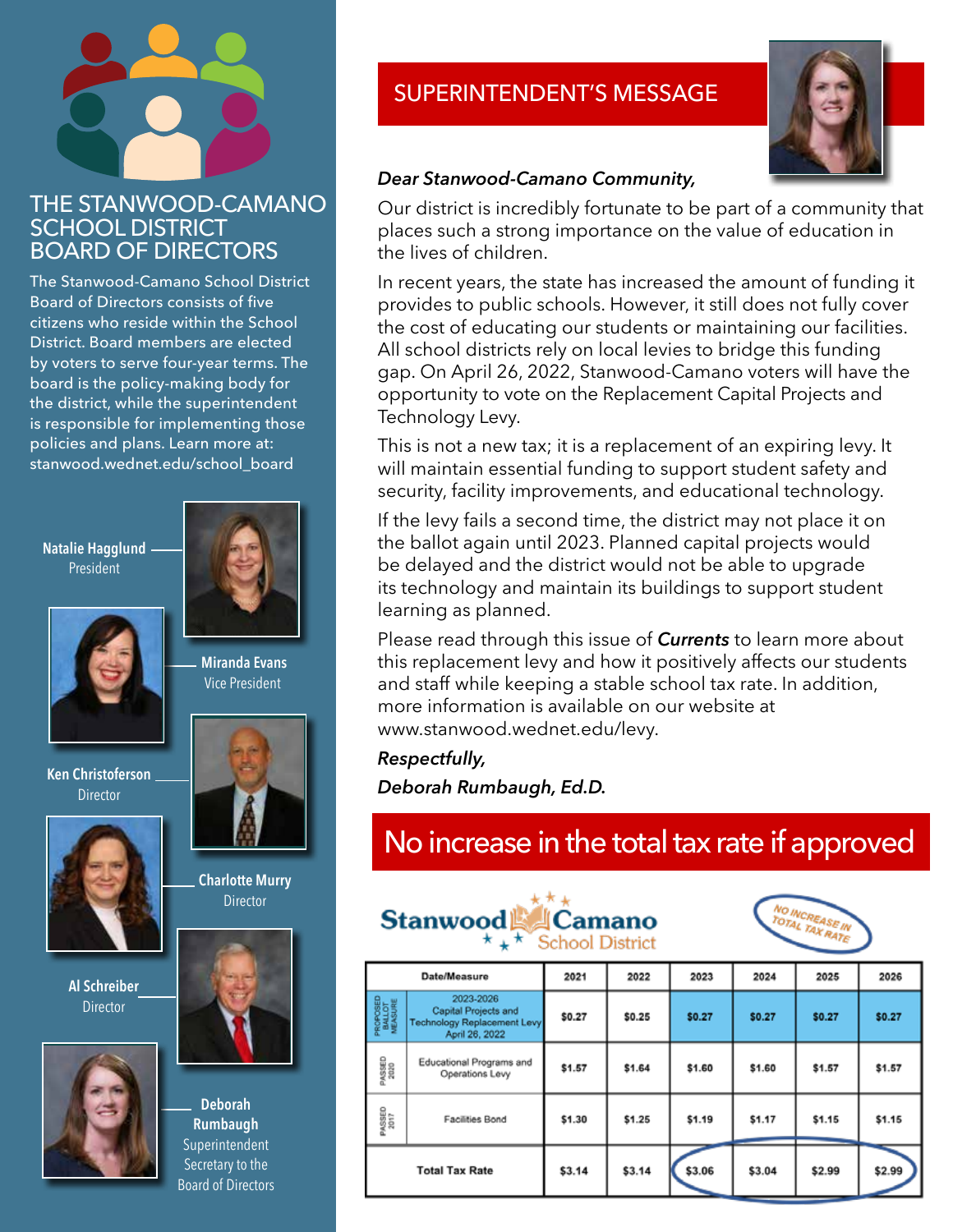### REPLACEMENT CAPITAL PROJECTS AND TECHNOLOGY LEVY



#### **SAFETY IMPROVEMENTS**

- Upgraded intercoms at Stanwood ES and Stanwood MS
- New bleachers at Stanwood MS
- Structural upgrades to Stanwood ES covered walkway
- Fencing and gates at Port Susan MS and Cedarhome ES

\$593,740

#### **BUILDING IMPROVEMENTS**

**CAPITAL<br>PROJECTS** 

- Flooring at Stanwood MS  $\bullet$
- Reconfigure multiple  $\bullet$
- learning spaces<br>Accessible path at Utsalady ES playfield
- Add shower to health room at Twin City ES
- Awning over Stanwood ES aym door

\$348,934



# **TECHNOLOGY**

#### **INFRASTRUCTURE**

- UPS (Uninterruptible Power Supply) battery replacement
- Web Filter to help protect students from harmful internet content
- **Wireless Access Points** provide high-speed internet access

\$168,640

#### **DEVICES**

#### Renews:

- 25% of Student Chromebooks per Year (about 1,100 devices)
- 25% of Staff Computers per Year (about 100 devices)

\$1,612,196

#### **SOFTWARE**

- School Messenger notification system
- Smore newsletters for parents and staff
- SolarWinds network monitoring and technology help desk
- **WSIPC** student information systems

\$277,980

#### **LEARNING TOOLS**

- **Assistive Technology** ٠
- . **Read Naturally**
- . Read & Write
- . Renaissance
- . Robotics
- SMART Notebook .
- Screencastify
- **Typing Agent**

\$747.770

#### **PERSONNEL**

#### • Administrative Tech Staff

- One Help Desk  $\bullet$ position
- Two technicians
- One Tech TOSA (Teacher On Special Assignment)

\$2,288,641

#### **SECURITY**

- Camera installs and maintenance
- Access control licensing These systems provide

monitoring against unauthorized entry in order to safeguard the well-being of our staff and students.

\$69,150

FOR MORE INFORMATION, visit www.stanwood.wednet.edu/levy

#### **ASSET PRESERVATION**

- 
- Portable preservation at Port Susan MS  $\bullet$
- $\bullet$
- Entry and corridor tile replacement at Stanwood MS

\$2,447,230

#### **EQUIPMENT REPLACEMENT**

- Fire sprinkler lines, replace piping and heads at Elger Bay & Utsalady ES
- Boiler replacement at Cedarhome and Elger Bay ES

\$791,570

#### **SITE MAINTENANCE**

- Parking lot  $\bullet$ replacement at Transportation
- Parking lot and playground paving repairs at Cedarhome ES

\$958,250

- New roof at Cedarhome ES
- 
- Re-Roof maintenance shed at Stanwood MS
-